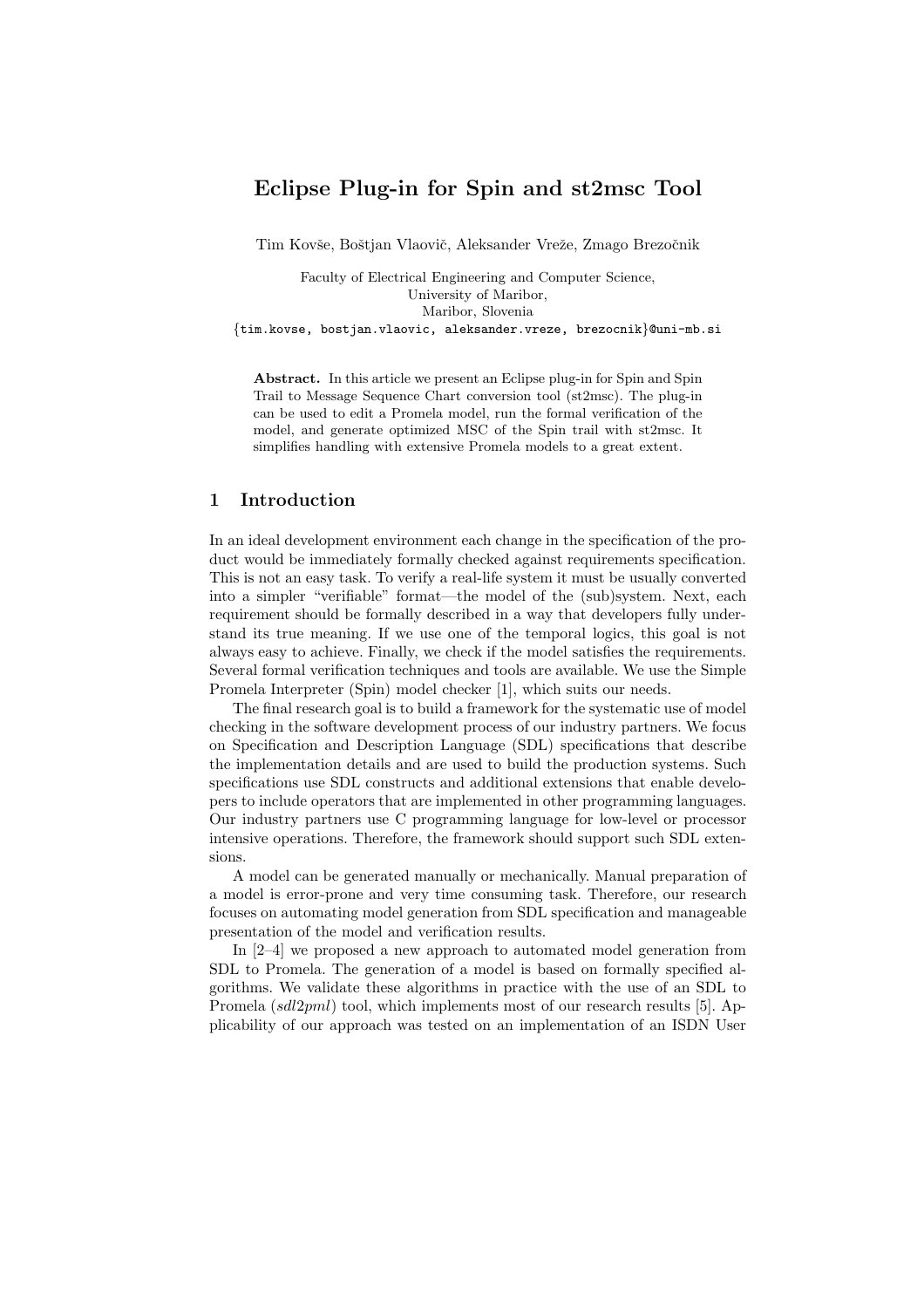Adaptation (IUA) protocol, which is part of the SI3000 softswitch. Specification was developed by the largest Slovenian telecommunication equipment company, Iskratel d.o.o. It consists of 97, 388 lines of SDL'93 code without comments and blank lines. An abstracted version of those blocks that were prepared for the automated generation of model consists of 28, 563 lines of SDL code. The generated Promela model comprises of 79, 281 lines of code. We have chosen IUA protocol because it includes all SDL constructs that are used in the specification of the softswitch. Additionally, it includes many external operators written in C with the use of extended Abstract Data Type (ADT) definitions. After semi-automatic generation of a model, we successfully ran the simulation and managed to discover an unknown invalid execution path.

When real-life telecommunication systems are studied, Spin trail can be very demanding. To ease the search for an error, we developed Spin Trail to Message Sequence Chart ( $st2msc$ ) tool [6–8]. It provides automated generation of a Message Sequence Chart (MSC) diagram from Spin execution trail. Spin trail of the simple call with the use of IUA protocol consists of 55.371 lines of text. It contains 21 processes that interact with the use of 261 messages.

During the study of the IUA protocol, we learned that Promela editor with code folding capabilities and version control would improve an engineer's user experience and efficiency. Additionally, a need for a common development environment for the Spin,  $sdl2pml$ , and  $st2msc$  emerged. In this paper, we focus only on Eclipse plug-in for Spin and st2msc.

### 2 Eclipse plug-in for Spin and st2msc tool

Large Promela models are usually difficult to examine in common text editors. Therefore, we started the development of an Eclipse environment that would offer a better overview of a prepared model and simplify the use of  $st2msc$ and  $sdl2pml$ . We have chosen widely used Eclipse<sup>1</sup> platform for software development. This open source tool is capable of handling Integrated Development Environments (IDEs) for many different programming languages, including Java,  $C/C++$ , and PHP [9].

During our search for the existing solutions, we found Eclipse plug-in for Spin [10]. Unfortunately, it does not provide code folding that initiated our research. Therefore, we decided to start a new development project with the aim to simplify engineers work with extensive Promela models and provide integration for existing tools developed by our group. The developed plug-in includes:

- Promela file wizard,
- Spin perspective,
- Promela editor,
- preference pages,
- launch shortcuts, and
- update site.

 $^1$  http://www.eclipse.org/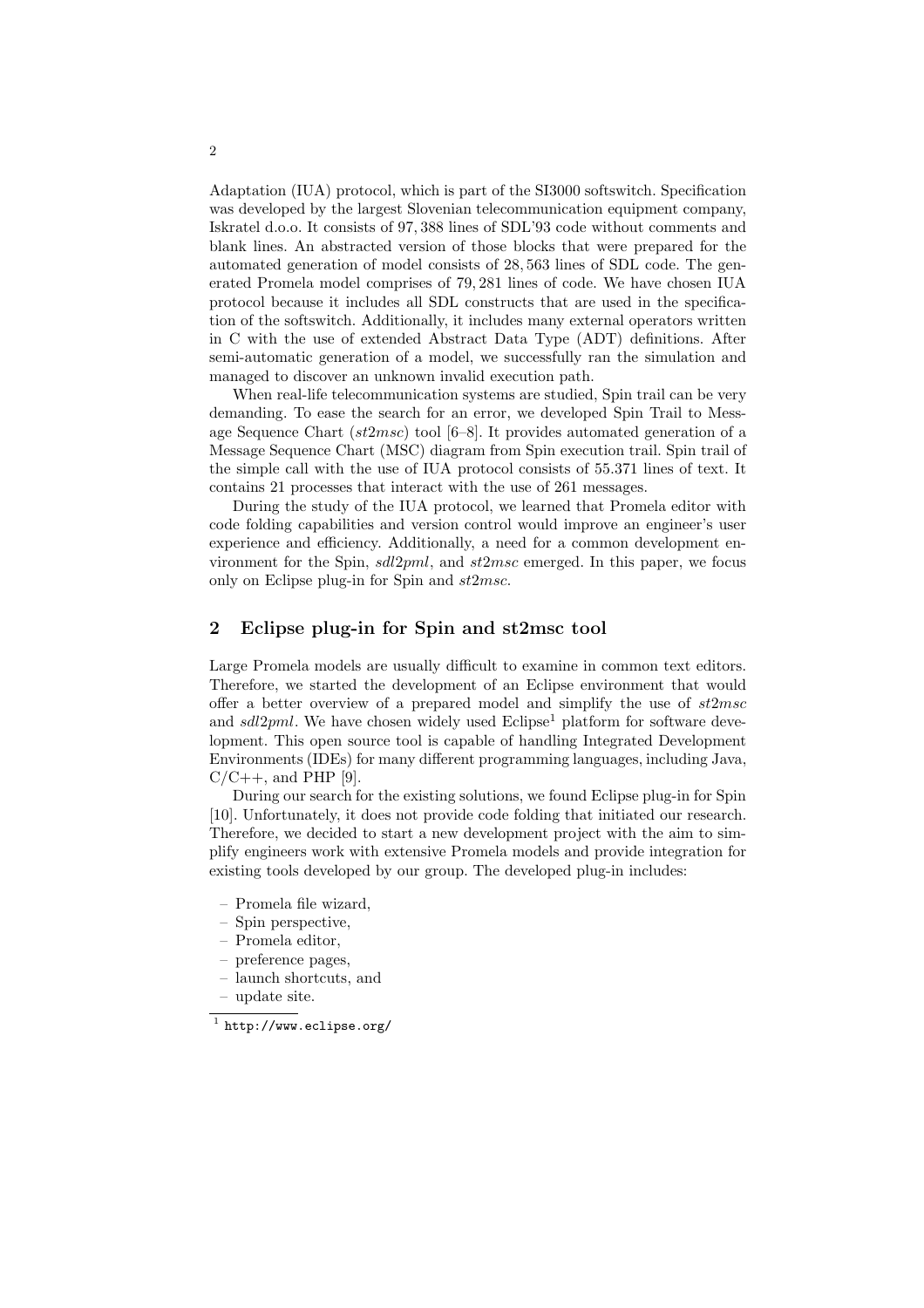Preparation of a new Promela model in Eclipse IDE requires creation of a new file. Developed file wizard simplifies the creation of the file that is used as a container for a model. It automatically inserts the init function into the model. Existing models can be included with Eclipse's import manager.

Eclipse perspective is a visual container for set of views and editors. Our plug-in implements Spin perspective. It contains the following views:

- St2msc—conversion of a Spin trail file to MSC diagram,
- Package Explorer—display of files associated with the model,
- Console—output of the Spin tool, and
- Problems—syntax problems in the model.

Spin perspective additionally includes Promela editor that can be used for viewing or editing a model. Current version includes several features, e.g., syntax highlighting, code folding, problem markers, and content assistant.

If syntax highlighting is enabled, all defined keyword groups are displayed in selected colour. Promela language reference defines the following keyword groups: Meta Terms, Declarators Rule, Control Flow, Basic Statements, Predefined, Embedded C Code, Omissions, and Comments. By default, all Promela keywords are included, but they can be extended by the user.

Code folding temporarily hides sections of the Promela code enclosed by brackets or between reserved pair of words: do—od and if—fi. This functionality is essential if real-life specifications are studied.

Promela editor utilizes Eclipse's problem markers that provide a powerful error reporting mechanism. Syntax errors are also shown in the Problems view. Syntax error position is parsed from the output of a Spin's syntax check. Additional help is provided by the Content assistant that can be used for the completition of the reserved keywords.

Settings for Promela editor, simulation, and verification are set in preference pages. Additionally, paths to external tools (Spin, XSpin, C compiler, and st2msc) are defined. Customizations of the editor include user-defined keywords for the syntax highlighting and color selection for keyword groups. Here, highlighting and code folding can be enabled or disabled.

At the moment, random and guided simulations are supported. Simulation parameters "skipped simulation steps" and "seed value" can be set. For guided simulation pan\_in.trail file or user-selected trail file can be used. Simulation output is shown in the Console view. For interactive simulation XSpin tool can be launched.

In Fig. 1 Spin perspective is shown. Left side of the figure presents Package Explorer view with iua project. It includes Promela model file iua model.pml. At the forefront of the figure, options for the Spin verification are shown. The verification preference page is divided into two parts. In the upper part, user can import, export, or reload verification parameters. An engineer can load and store verification parameters in XML format. If loaded parameters are changed during the study of the model, primary settings can be easily reloaded. Verification options are included in the lower part of the verification preference page.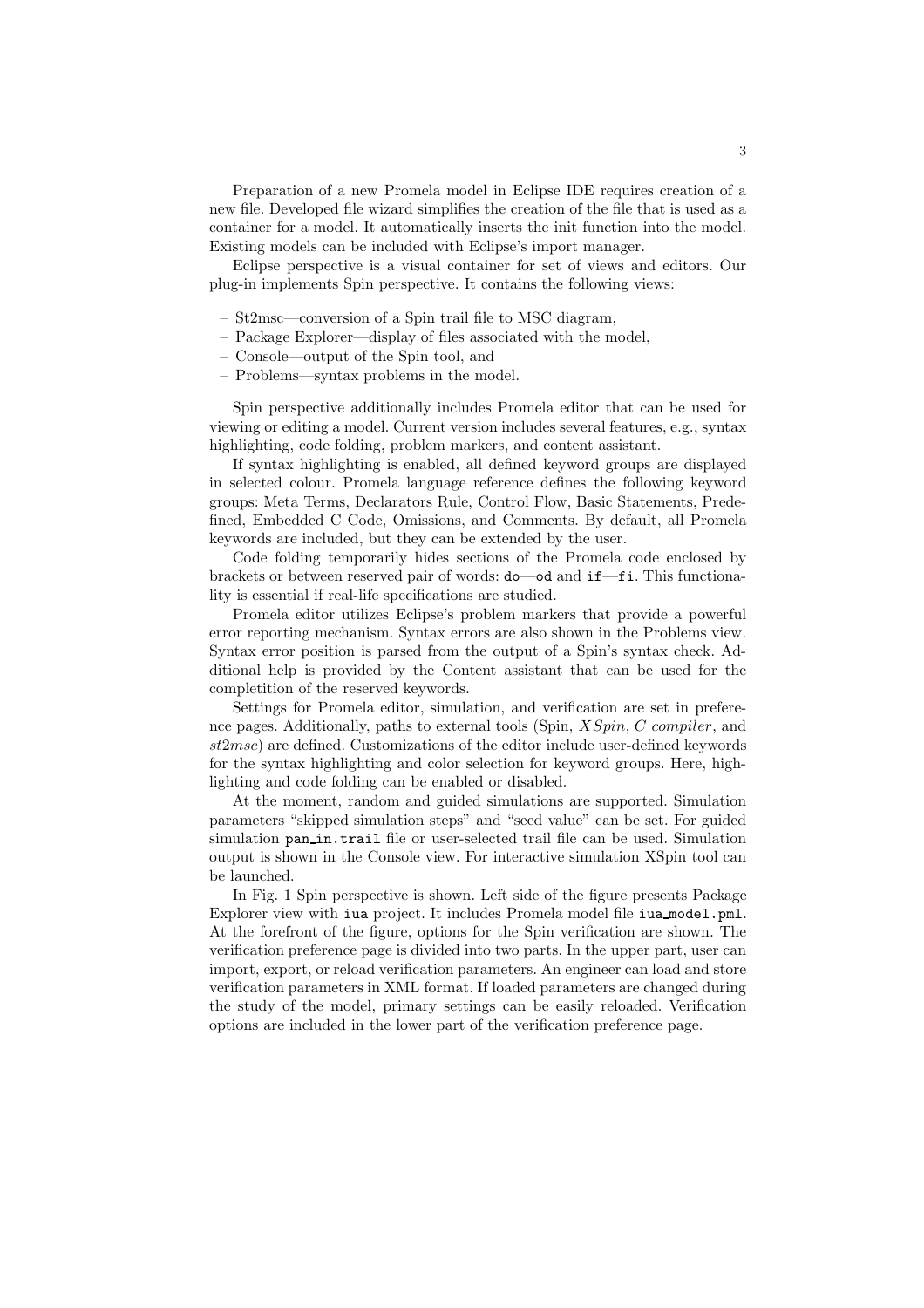The Promela model of the system is shown behind the preferences page. An inline definition of send\_expire\_timers(queue) is collapsed, while set(tmr, value) is expanded. Promela editor's syntax highlighting is shown on comments and following keywords: inline, typedef, hidden, and do. Result of a syntax check is shown in Console view at the bottom of the Fig. 1.



Fig. 1. Screen capture of Eclipse plug-in for Spin and st2msc tool

After successful study and preparation of the model, user can run the simulation or formal verification of the model. The Spin tool tracks the execution of the simulation in the trail file. Additionally, trail file describes the counterexample of the verification run. To ease the search for an error, we developed st2msc tool for automated generation of ITU-T Z.106[11] and Z.120[12] standardized MSC diagrams. Its graphical interface is implemented as a view in Eclipse plug-in. Engineer can focus on specific parts of the trail with selection of messages that should be included in the MSC diagram. Additionally, user can merge processes into virtual processes [8]. Generated diagrams can be studied with the use of any MSC tool, e.g., ObjectGEODE. The st2msc tool is implemented in Java and consist of 1.216 lines of code.

The plug-in is in constant development. Therefore, we have implemented feature for automatic installation and future updates from the development server. For the installation of the plug-in, Eclipse update manager can be used.